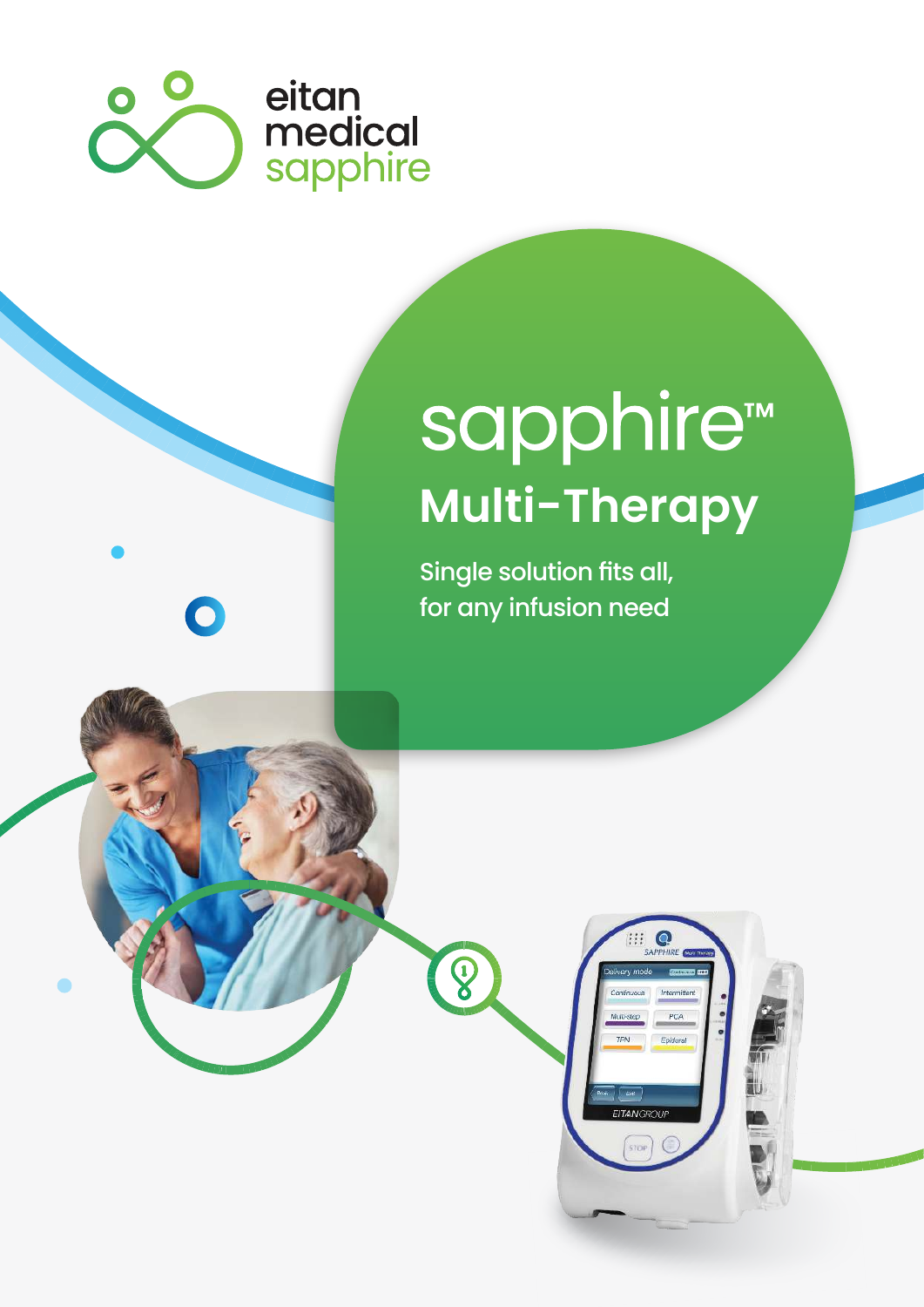The Sapphire pump is a sturdy performer packed in a small, simplified design.

Programming is quick and easy on its intuitive touchscreen, for setting its feature-rich functionality that combines patented magnetic flow control innovation.

With its maximized reliability, low-flow continuity, and built-in adaptability that meets any new requirement, Sapphire simplifies patient care with confidence for the long-run.



### **Make Sapphire Your Advantage**

#### **One infusion pump, multiple therapies**

- Multi-therapy capable: TPN, PCA, continuous, multi-step, piggyback, intermittent, epidural, and PIEB
- Intuitive point-of-care programming
- Configurable settings and patient-specific parameters
- Highest ±2.5% accuracy rate
- Easy switch between pump and gravity infusion

#### **Exceptional ease that drives patient safety**

- Large, clear, color touchscreen
- Quick setup for rapid response
- 4 lock levels
- Dual anti-free flow mechanism in the pump and administration set
- Auto restart after downstream occlusion
- Resume option after shutdown during infusion
- On-screen alarm troubleshooting

#### **Future-ready care and confidence**

143 x 96 x 49 mm (5.63 x 3.78 x 1.93 in.)  $(H \times W \times D)$ 

- Flexible software-driven pump for versatility and fast enhancement
- Cost-effective upgrades, including additional therapy modes
- A Powerful platform, one user interface for any infusion need

#### **Thrive with a low total cost of ownership**

- Minimized costs throughout product life-cycle, from purchase to upgrade
- High uptime, with a unique pumping mechanism that reduces wear on moving parts
- Remote upgrading online and on-site annual certification
- Reduced spending on training and inventory, based on feature-rich functionality and one common user interface across all therapies
- Highly durable with high protection against fluids, impact and power surges

#### **Multy-Therapy Key Specifications**

#### **Accurate infusion care, simple, fast, effective, and future-ready**

Be empowered with a complete infusion system that delivers multiple therapies, for home care, hospitals, and ambulatory settings. Sapphire drives the future of infusion care.



**Smart technology that helps you minimize dosage errors and false alarms**

**Compact, lightweight device that is intuitive and easy to use**



**Consistent accuracy with robust performance**

## **Optimized Patient Outcomes,** for the Long-Run

**Single solution fits all, for any infusion need**



 $\bigcirc$ 

#### Dimensions

Rechargeable Li-Ion battery 7.4V, 1960  $mA/h$ , 24 hrs @ 125 mL/h (with a fully charged battery and backlight Off) Recharge time: up to 6 hrs (when the pump is not in operation)

Weight (excluding battery) 418 g (14.7 oz.)

Infusion device Volumetric, peristaltic

#### Pumping mechanism

Single channel volumetric, with an integral pressure sensor

#### Infusion delivery modes

Continuous (with and without a Secondary line), PCA, Intermittent Multi-step, TPN, Epidural (PCEA, Epidural Intermittent, PIEB)

### **Accuracy**

KVO rate

Up to 20 mL/h in increments of 0.1 mL/h

±2.5% under normal conditions (per IEC60601-2-24 standard)

#### **Battery**

Flow rate 0.1 - 99.9 mL/h in increments of 0.1 mL/h 100 - 999 mL/h in increments of 1 mL/h

### Volume (VTBI)

0.1 - 9999 mL in increments of 0.1 mL





External power supply

100-240V 50-60 Hz, 0.6A

Downstream occlusion Up to 1.2 Bar (17.4 PSI or 900 mmHg)

Air in line sensor the Sensor detects single and accumulated bubbles of selectable sizes varying from

0.02 mL - 0.5 mL

Operating temperature +5° (41oF) to 40°C (104oF)

Water ingress and dust protection IP24 according to IEC 60601-1-11

Prime

Manual or automatic priming (600 mL/h, or from the air in line alarm 900 mL/h)